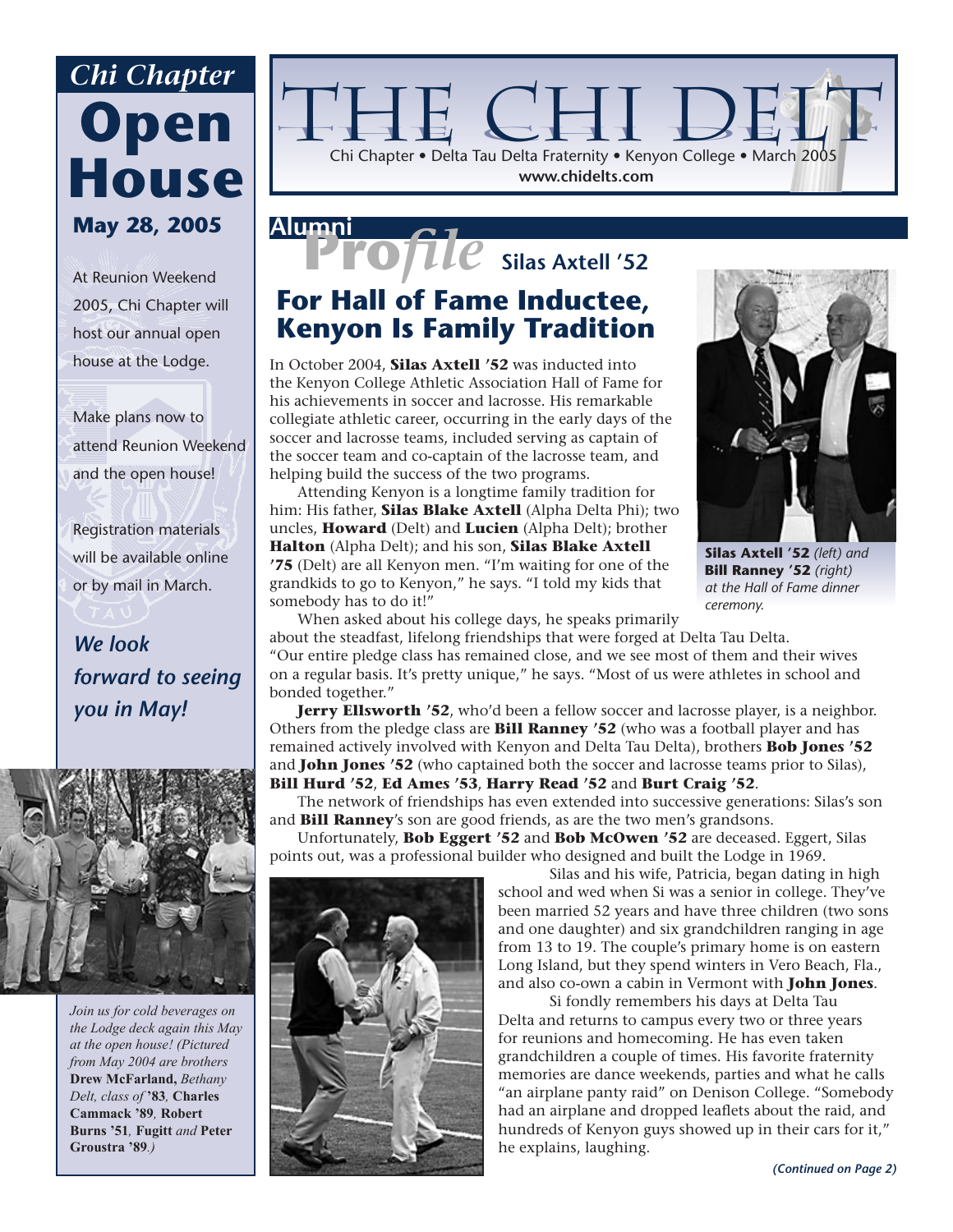# **Profile**<br>Continued from Page 1)

 After graduating with a degree in political science, Si went to work for Exxon in sales, then Caterpillar. Eventually he went into business for himself as owner of a John Deere construction equipment dealership in Vermont.

 One of his lifelong hobbies is renovating houses. "I've probably done 15 of them," he says. Throughout his career, when the family moved for his work, they'd buy a house and fix it up, then sell it when they next had to move. Their home on Long Island, however, he built himself — literally with his own hands. Other than installing the sheetrock, he did everything, including the plumbing, wiring and roofing.

 Silas retired in 1988, and retirement for him means having more time to pursue interests such as tennis, skiing, golf and community involvement. "I've been vice president of the home association for 10 years and spend a lot of time on that," he says. Si keeps a schedule that would exhaust most people: He's usually on the go from early morning till early evening.

F-mail: Bealegive Meridion. E-mail: Bealegive Meryon.edu<br>
sixing up, building the<br>
boonds of friendship,<br>
mal loyalty both to the<br>
raternity and to the<br>
raternity and to the<br>
chool. Those lessons of<br>
ong ago helped shape During his time at Kenyon, he says, he learned about teamwork, working hard and never giving up, building the bonds of friendship, and loyalty both to the fraternity and to the school. Those lessons of long ago helped shape his life and have remained with him in all the years since graduation.  $\blacksquare$ 

## **Undergraduate Chi Chapter Executive Board Officers**

### **Position: President Name: Paul Gunther** Year: Junior

Phone: 740.427.6342 E-mail: GuntherP@Kenyon.edu Hometown: Lower Merion, Pa. Personal: Paul is involved with The Chasers, a coed a capella group, and Fools on the Hill, an improvisational comedy group.

### **Position: Vice President Name: Jack Cerchiara**

Year: Junior Phone: 740.427.6328 E-mail: CerchiaraJ@Kenyon.edu Hometown: Scottsdale, Ariz. Personal: Jack is a biology major with a pre-medicine concentration, as well as a member of the varsity lacrosse team, part of Kenyon Men Against Sexual Assault and a campus tour guide.

### **Position: Treasurer Name: Tim Greenwood**

Phone: 740.427.6322 E-mail: GreenwoodT@Kenyon. edu Hometown: Cleveland, Ohio Personal: Timmy is from Cleveland and loves wearing tight jeans and really baggy shirts.

### **Position: Corresponding Secretary Name: Edward James Leming Beale**

Year: Sophomore Phone: 740.427.6678 E-mail: BealeJ@Kenyon.edu Hometown: Philadelphia, Pa. Personal: James is a political science major.

### **Position: Recording Secretary Name: Fitzjacob Streeter Appleman**

Phone: 740.427.6329 E-mail: ApplemanF@Kenyon. edu

Hometown: New York, N.Y. Personal: Fitzjacob's hobbies include covering the Cavs professionally for www. slamonline.com, hating the New York Yankees and desperately trying (to no avail) to prevent James Beale from using the word "gully" in everyday conversation.

### **Position: Academic Affairs Name: James L. Sapanski**

Year: Sophomore Phone: 740.427.6254 E-mail: SapanskiJ@Kenyon.edu Hometown: New Wasp, Conn. Personal: James is shooting for an economics and mathematics double major with a public policy concentration. He is also involved in the Wiggins Street Tutors, the Business and Financial Committee, and the Housing and Grounds Committee at Kenyon. Other interests include music, history, competitive weightlifting, sports and art.

### **Position: Sergeant at Arms Name: Kenan Senguen**

Phone: 740.427.6678 E-mail: SenguenD@Kenyon. edu Hometown: Mettmann, **Germany** Personal: Kenan loves winter hats and the 1980s. He once ate an entire chicken.

### **Position: Pledge Educator Name: Tom Ashby**

Year: Senior Phone: 740.427.6327 E-mail: AshbyT@Kenyon.edu Hometown: Pittsburgh, Pa. Personal: Tom is a member of the Kenyon Lords' 25-consecutive national champion swim team and a four-year national qualifier himself. A past Chi president, he has held an executive position at Chi since his first voting semester as a Delt. His involvement on campus reaches far beyond swimming and his Delt affiliation: As well as being part of groups such as Sexual Misconduct Advisers and Kenyon Men Against Sexual Assault, Tom was selected as a coordinator for the student-led program Beer and Sex, which speaks to all freshmen at Kenyon about important issues they are faced with in the college setting.

### **Position: Pledge Educator Name: Joe Dolman**

Phone: 740.427.6354 E-mail: DolmanJ@Kenyon.edu Hometown: Venice, Calif. Personal: Joe is an involved member within the competitive go-kart racing community and received the coveted "participation" medal at a recent competition. He has a lifetime goal of visiting New Jersey.

### **Position: Guide Name: Byron Manna**

Phone: 740.427.6343 E-mail: MannaB@Kenyon.edu Personal: Byron, a former Chi president, recently cut his hair and sadly no longer looks like a hippie. He considers himself a fishing and barbecue enthusiast.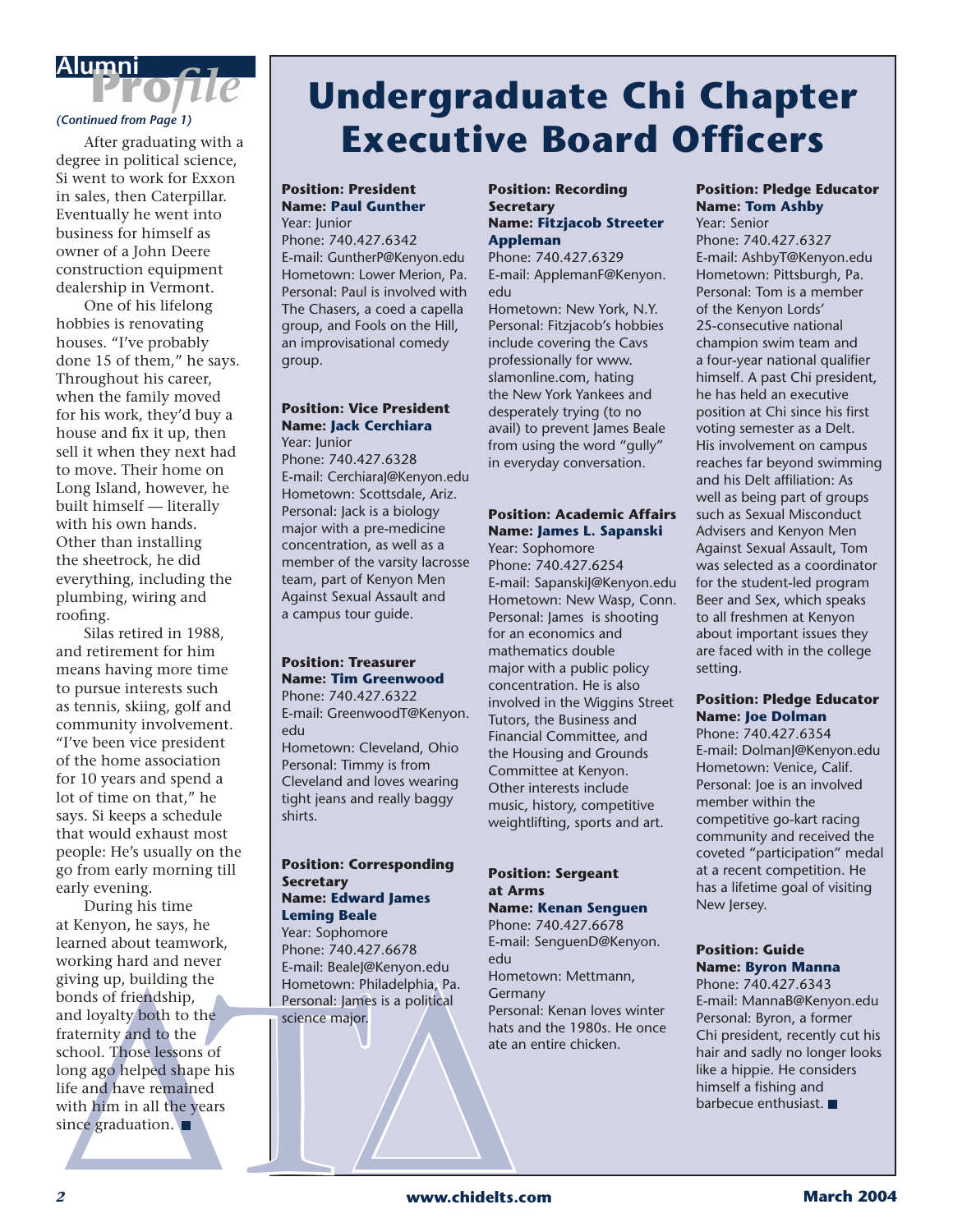## **Report Chapter Letter from the Undergraduate President**

Greetings Alumni,

Having recently returned from studying abroad at the University of Edinburgh in Scotland and taking up the position as president of Chi Chapter, I am excited and honored to contribute to this alumni newsletter.

 While the transition from a less-rigorous course load and eating fish and chips (as well as some haggis) in Scotland, to the demanding studies and the food at Kenyon has not been seamless, my brothers here at Chi have made me feel at home again here on the hill.



*Broomball Rush Event January 2005*

### **Our sense of brotherhood and our morale continue to run high at Chi Chapter.**

 Chi Chapter remains a fulfilling part of life here in Gambier. We recently completed a strong rush week that included a spirited game of broomball on ice, a barbecue with the lovely women

of the Zeta Sorority and, of course, the steak dinner at which we welcomed back 13 alumni to the Shelter. Due to our rush effort, we were pleased to accept 10 new pledges for this semester.

Our sense of brotherhood and our morale continue to run high at Chi Chapter. We recently added a new position to the executive committee that we are temporarily calling Big Brother. The role of this position is to organize and execute a local fund-raising event for the chapter in the fall semester, and to facilitate a campus-wide community service drive in the spring. **Kevin Ward**, a junior who spent the last semester in Prague, has stepped up to become the first member to fill this position and is already tossing around ideas for either a swima-thon or a dance-a-thon, with the proceeds going toward a tsunami relief fund.

 If any of you are ever in the Gambier or Columbus area, please let us know in advance, as we would look forward to the opportunity to meet with you.

Yours in Chi, Paul Gunther '06 ■

### **Brother Ashby Demonstrates Leadership in Pool and in Chapter**

When you're the unquestioned leader of the longest-running dynasty in American sports, you probably wouldn't consider a life of Greek leadership to be that important. Then again, you're not **Tom Ashby**. Granted, the Kenyon men's swimming dynasty is Division III, but a string of 25 straight national championships is completely unheard of.

 Ashby, a senior Chi Delt, has played an integral role in the dynasty's maintenance, all the while never slowing his unrelenting commitment and enthusiasm to Chi.

 "It is obvious that Tom's commitment to Chi has been enriched and enhanced by his determination for success on the swim team," notes Chi president **Paul Gunther '06**.

 Tom has displayed a remarkable ability to never waver in the amount of time he devotes to the chapter — which is amazing, considering he lives on a swimming schedule that would strike fear into most sane collegians.

*By Jake Appleman '06, Recording Secretary*

 Now, after serving as president last year, Tom is ready to step into the role of pledge educator. If he can mold the current Chi pledge class of 10 men into Delts who are half as committed and enthusiastic to the chapter as he is, he will have succeeded. Ashby is teaming with Los Angeles native and saxophone prodigy **Joe Dolman** in a quest to teach the talented new class of potential Delts the core values of the fraternity.

 According to Dolman, "Tom has always been a leader to this chapter ever since pledging during freshman year. He is a great brother and a great friend. Joining him as a pledge educator will be an honor and a privilege."

 The chapter is stoked to have Ashby as a pledge educator. Giving 100 percent is as involuntary as breathing, or doing the 50-yard freestyle, to the humble kid from Pittsburgh who is doing everything he can to leave Chi a better chapter than he found it.  $\blacksquare$ 

### **2 0 0 5 Chi Chapter Pledge Class**

*(Pledged February 2005)*

**John Bence '08** Stamford, Vt.

**Brian D'Orazio '08** Solon, Ohio

**Joe Harrison '08** Ft. Worth, Texas

**Rob Kunzig '08** Lewis, Del.

**Edward Lawrence '08** Ann Arbor, Mich.

**James Reid '08** Leavenworth, Kan.

**Pete Scherer '08** Wethersfield, Conn.

**Brian Sloan '08** Gibsonia, Pa.

**Alex Stoyel '08** London, England

**Jay Ulwick '08** University Park, Md.